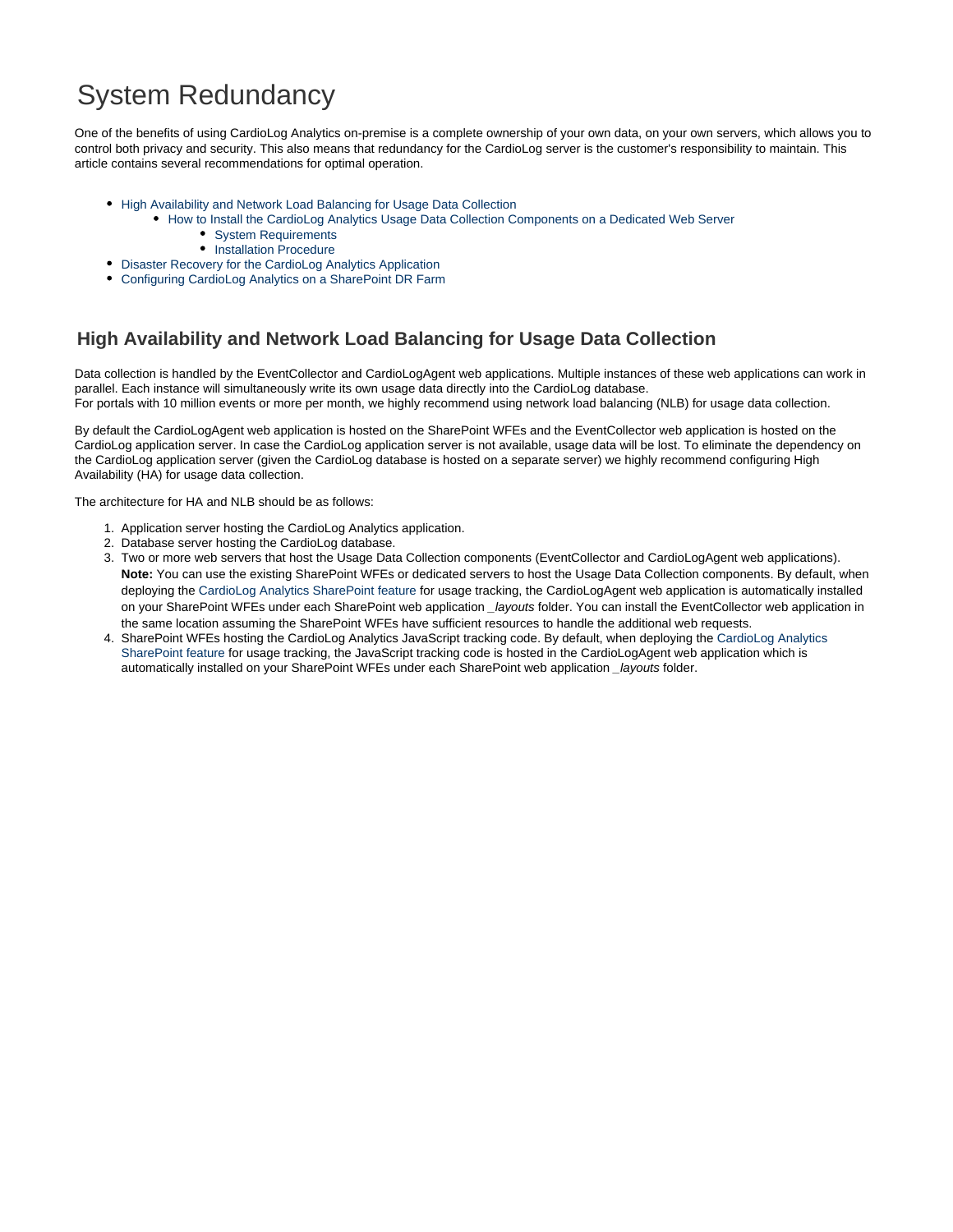

**CardioLog Analytics On-Premise High Availability Architecture - with usage data collection components installed on dedicated web servers**

### <span id="page-1-0"></span>**How to Install the CardioLog Analytics Usage Data Collection Components on a Dedicated Web Server**

#### <span id="page-1-2"></span><span id="page-1-1"></span>**System Requirements**

Inspect the following table to assure that your dedicated web server meets the minimum hardware and software requirements:

|                       | <b>CardioLog Standard Edition</b>                                                 | <b>CardioLog Professional Edition</b>                                             | <b>CardioLog Enterprise Edition</b>                                               |
|-----------------------|-----------------------------------------------------------------------------------|-----------------------------------------------------------------------------------|-----------------------------------------------------------------------------------|
| <b>Platform</b>       | 64-bit                                                                            | 64-bit                                                                            | 64-bit                                                                            |
| Operating<br>System   | Windows 2008 R2/2012/2012 R2/2016/2019<br>Server Standard Edition (fully patched) | Windows 2008 R2/2012/2012 R2/2016/2019<br>Server Standard Edition (fully patched) | Windows 2008 R2/2012/2012 R2/2016/2019<br>Server Standard Edition (fully patched) |
| Application<br>Memory | 4 GB                                                                              | 8 GB                                                                              | Minimum* - 8 GB<br>Recommended - 12 GB                                            |
| <b>Processors</b>     | 4 Cores                                                                           | 4 Cores                                                                           | 4 Cores                                                                           |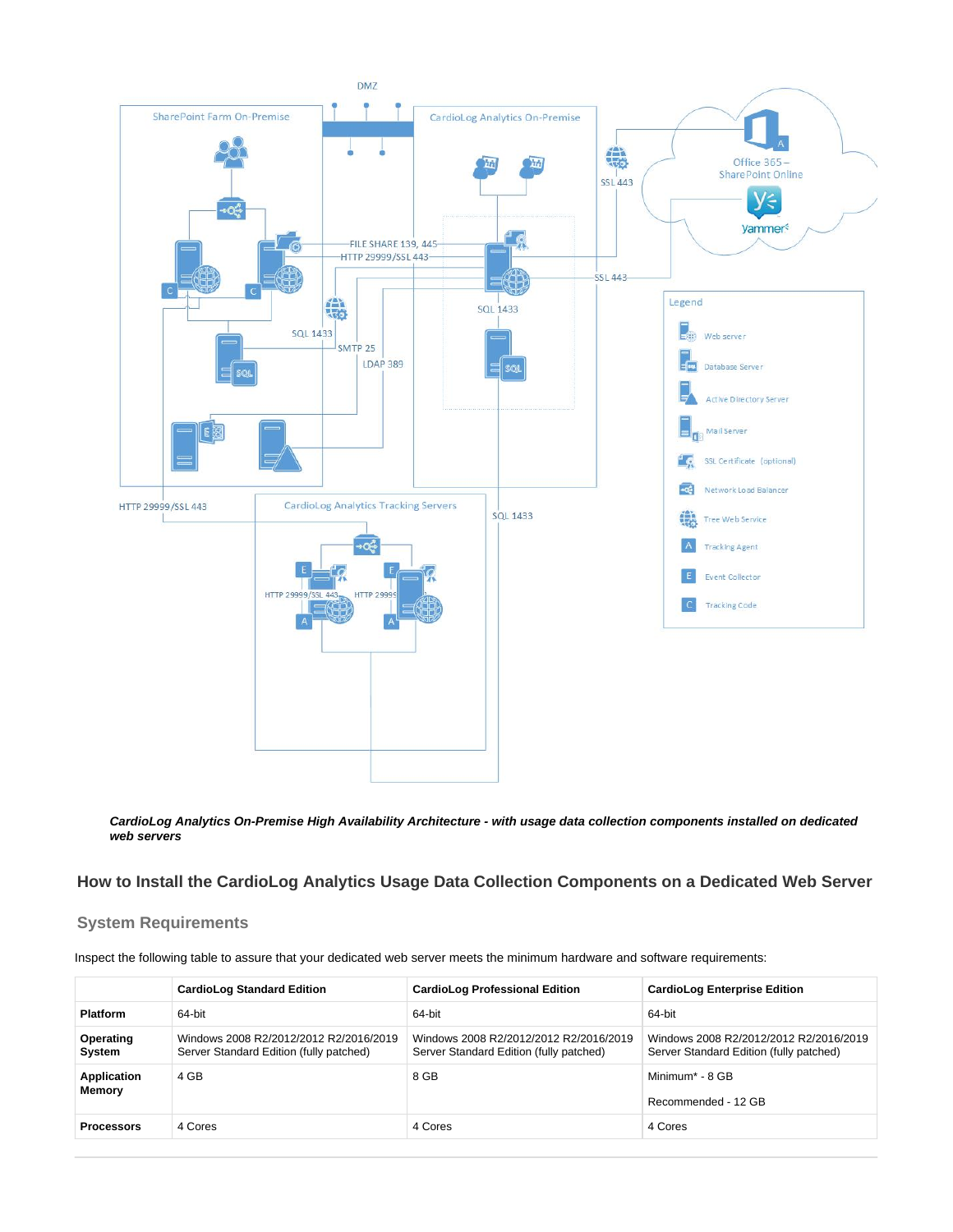- $\bullet$ [Additional Web Server \(IIS\) Role](http://kb.intlock.com/display/Support/Required+Web+Server+%28IIS%29+Role+Services) [Services](http://kb.intlock.com/display/Support/Required+Web+Server+%28IIS%29+Role+Services)
- Microsoft .NET Framework 4.8 IIS 7.0, 7.5, 8.0, 8.5 or 10.0
- $\bullet$ [Additional Web Server \(IIS\) Role](http://kb.intlock.com/display/Support/Required+Web+Server+%28IIS%29+Role+Services)

[Services](http://kb.intlock.com/display/Support/Required+Web+Server+%28IIS%29+Role+Services)

- Microsoft .NET Framework 4.8 IIS 7.0, 7.5, 8.0, 8.5 or 10.0
- [Additional Web Server \(IIS\) Role](http://kb.intlock.com/display/Support/Required+Web+Server+%28IIS%29+Role+Services) [Services](http://kb.intlock.com/display/Support/Required+Web+Server+%28IIS%29+Role+Services)

\* Up to 2,000,000 events per month

#### <span id="page-2-0"></span>**Installation Procedure**

- 1. Verify that your system meets the [software and hardware requirements.](#page-1-2)
- 2. Install the [Required Web Server \(IIS\) Role Services](https://kb.intlock.com/display/Support/Required+Web+Server+%28IIS%29+Role+Services) on your web server.
- 3. Deploy the [CardioLog Analytics SharePoint feature](http://kb.intlock.com/display/Support/%27CardioLog+Analytics%27+SharePoint+Feature+Manual+Installation+Procedure) for usage tracking, or add the tracking code to a common page component of your choice (for example - master pages, page toolbars, Web Parts, headers or footers).
- 4. Create a new EventCollector web application on your web server. For the new web application:
	- Create a dedicated application pool with ASP.NET version 4.0 and Integrated managed pipeline mode.
	- The application pool should run with a local administrator account.
	- Grant the application pool account the "db\_owner" role on the CardioLog database.
	- Set the web application authentication method to Anonymous access (disable Windows Authentication).
	- Grant Full Control permissions for the IIS\_IUSRS group on the EventCollector folder
- 5. Copy the files from the CardioLog server [CardioLog Installation Directory]\EventCollector to the new directory.
- 6. Copy the files from the CardioLog server *[CardioLog Installation Directory]\Setup Files\SLPS* to the new directory under \*EventCollector\b* in folder.
- 7. Execute the following command on your web server: Slps.Runtime.Configuration /Install (execute it from this location -\EventCollector\bin)
- 8. [Contact us](http://support.intlock.com/hc/en-us/requests/new) to receive the required licenses for the web server (product edition and engagement package) and apply it using the License Admin tool (execute it from this location - \EventCollector\bin\Microsoft.Licensing.LicAdmin.exe).
- 9. Create a new CardioLogAgent web application on the web server. For the new web application:
	- Create a dedicated application pool with ASP.NET version to 4.0 and Integrated managed pipeline mode.
	- The application pool should run with a local administrator account.
	- Set the web application authentication method to Windows Authentication (disable Anonymous access).
	- Grant Full Control permissions for the IIS\_IUSRS group on the CardioLogAgent folder
- 10. Copy the files from the CardioLog server [CardioLog Installation Directory]\CardioLogAgent to the new directory.
- 11. Edit the following keys in the CardioLogAgent\web.config file, located in the <appSettings> section and enter the NLB FQDN, where **[do main name]** is the NLB FQDN for the web applications.

<add key="EventCollectorPath" value="**http[s]://[domain name]**/EventCollector/monitor.aspx" /> <add key="CardioLogAgentRoot" value="**http[s]://[domain name]**"/>

**Note**: When the EventCollector and CardioLogAgent web applications are installed on your SharePoint WFEs under each SharePoint web application \_layouts folder, edit the following keys in the CardioLogAgent\web.config file, located in the <appSettings> section, where  **[domain name]** is the SharePoint web application FQDN.

<add key="EventCollectorPath" value="**http[s]://[domain name]/\_layouts**/EventCollector/monitor.aspx" /> <add key="CardioLogAgentRoot" value="**/\_layouts**"/>

12. Edit the following URLs in the Java Script tracking code:

**http[s]://[domain name]**/CardioLogAgent/getCAData.aspx?r='+Math.random(); **http[s]://[domain name]**/CardioLogAgent/ca.aspx?u='+document.location.href; **http[s]://[domain name]**/CardioLogAgent/AgentEmbed.aspx?env=**[SharePoint version]**';

**[domain name]** - the NLB FQDN for the web application. **[SharePoint version]** - MOSS2007, SP2010, SP2013, SP2016 or SPOnline

If the [CardioLog Analytics SharePoint feature](https://kb.intlock.com/display/Support/Configuring+Usage+Tracking+and+Reporting+for+SharePoint+On-Premise#ConfiguringUsageTrackingandReportingforSharePointOn-Premise-deploysharepoint) for usage tracking is deployed, edit the URLs in the following location: C:\Program Files\Common Files\Microsoft Shared\Web Server Extensions\14\TEMPLATE\LAYOUTS\CardioLogAgent\CardioLogAgent.js

If the Java Script tracking code is embedded within a common page component on your SharePoint WFEs, edit the URLs in there.

13. In the CardioLog database, edit the URL column in the tab\_management table by executing the following SQL script:

Use CardioLog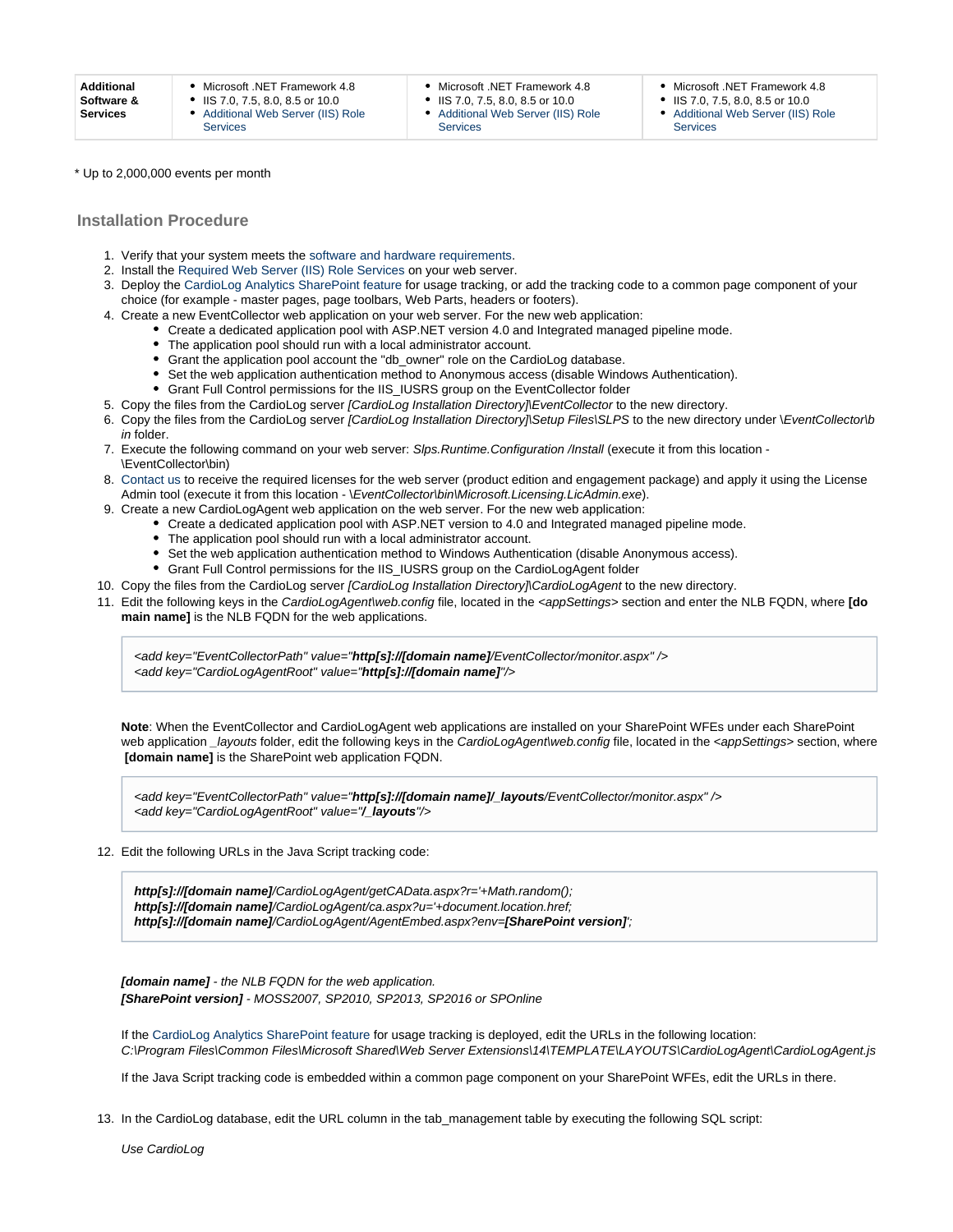update tab\_management set url = replace (url, '[Old URL]', '[New URL]') where name = 'EventCollector'

[Old URL] - http[s]://CardioLog-machine-name:port [New URL] - http[s]://[domain name]

## <span id="page-3-0"></span>**Disaster Recovery for the CardioLog Analytics Application**

An Active-Active DR configuration for the entire CardioLog solution, including the reporting user interface, is not supported.

An Active-Passive DR configuration for the entire CardioLog solution is available at an additional cost (the dormant server requires a production license).

## <span id="page-3-1"></span>**Configuring CardioLog Analytics on a SharePoint DR Farm**

Assuming the SharePoint backup farm has identical content to the live farm (identical content URLs and SharePoint IDs) and CardioLog is importing the tree structure directly from the SharePoint database (supported on SharePoint 2013 or lower), follow this procedure to prepare for a SharePoint farm failover:

- 1. Install the **CardioLog Analytics Tracking Agent Feature** on the backup farm as detailed [here](https://kb.intlock.com/display/Support/%27CardioLog+Analytics%27+SharePoint+Feature+Manual+Installation+Procedure)
- 2. Verify that the CardioLog user account has read permissions to the SharePoint databases and a TEMPLATE folder on the backup farm. 3. In case of a failover,
	- Go to **Administration** > **System Configuration** > **SharePoint Tree Adaptor** > click on your SharePoint farm
		- In the **SharePoint Tree Adaptor** dialog, fill out the following fields for the backup farm:
			- Database Server The SharePoint database instance name.
			- **SharePoint Configuration Database Name** The SharePoint configuration database name. eg,. "SharePoint\_Config"
			- **Authentication**  Database authentication type (Windows Integrated or SQL Authentication).

SharePoint TEMPLATE Directory - This is the full path for the SharePoint TEMPLATE directory. eg.. "\\<sharepoint server name>\C\$\Program Files\Common Files\Microsoft Shared\Web Server Extensions\X**X**\TEMPLATE\" (Where **XX** is **12** for MOSS 2007; **14** for SharePoint 2010; **15** for SharePoint 2013)

Click **Apply**, and then click **Save**.

| <b>CARDIOLOG ANALYTICS</b>                             |                                                                              | Knowledge base   Connected As VM1A3B71E\Administrator                                                                                                            | $\blacktriangle$ |
|--------------------------------------------------------|------------------------------------------------------------------------------|------------------------------------------------------------------------------------------------------------------------------------------------------------------|------------------|
| Report Center                                          | SharePoint 2013 Adaptor                                                      |                                                                                                                                                                  |                  |
| <b>II</b> Analysis Center                              | SharePoint 2013                                                              |                                                                                                                                                                  |                  |
| <b>◆</b> Optimization                                  | Settings                                                                     |                                                                                                                                                                  |                  |
| $\blacktriangleright$ Acquisition                      | Name:                                                                        | SharePoint 2013                                                                                                                                                  |                  |
| <b>Visitor Engagement</b>                              | Server Name:                                                                 | Intlock                                                                                                                                                          |                  |
| <b>C</b> <sub>6</sub> Settings                         | Database Server:                                                             | Intlock\SharePoint                                                                                                                                               |                  |
| Administration                                         | SharePoint Configuration Database Name:                                      | SharePoint_Config_b93c248e-4490-4695-8666-06f3d97                                                                                                                |                  |
| <b>Black List</b>                                      | Sharepoint Profile Database name:                                            |                                                                                                                                                                  |                  |
| <b>Custom Widgets</b>                                  | Authentication:                                                              | Windows Integrated<br>Set                                                                                                                                        |                  |
| CardioLog Scheduling Service<br><b>IIS Logs Import</b> | SharePoint TEMPLATE Directory:                                               | \\Intlock\C\$\Program Files\Common Files\Microsoft Shared\Web Server Extensions\15\TEMP                                                                          |                  |
| <b>Product License</b>                                 | <b>Advanced Settings:</b>                                                    | Import document versioning information for your SharePoint lists and libraries                                                                                   |                  |
| Roles<br><b>System Configuration</b>                   |                                                                              | Import social information for your SharePoint farm                                                                                                               |                  |
| <b>System Diagnostics</b>                              |                                                                              | Transfer the tree structure through file system (XML file)<br>no Import metadata information for your SharePoint List Items, Documents or Sites. Manage Metadata |                  |
| <b>Url Mappings</b>                                    | <b>Additional Actions:</b>                                                   | <b>Install Tracking Feature</b><br><b>Update Tracking Feature</b><br><b>Uninstall Tracking Feature</b>                                                           |                  |
| <b>Web Sites</b>                                       |                                                                              |                                                                                                                                                                  |                  |
|                                                        | $\alpha$<br>Select Zone<br>$\mathbf{v}$                                      |                                                                                                                                                                  |                  |
|                                                        | All Web Sites                                                                | Selected Web Sites (Select at least one web site)                                                                                                                |                  |
|                                                        | < <back dashboard<="" th="" to=""><th><b>Delete</b></th><th>Save</th></back> | <b>Delete</b>                                                                                                                                                    | Save             |

GO